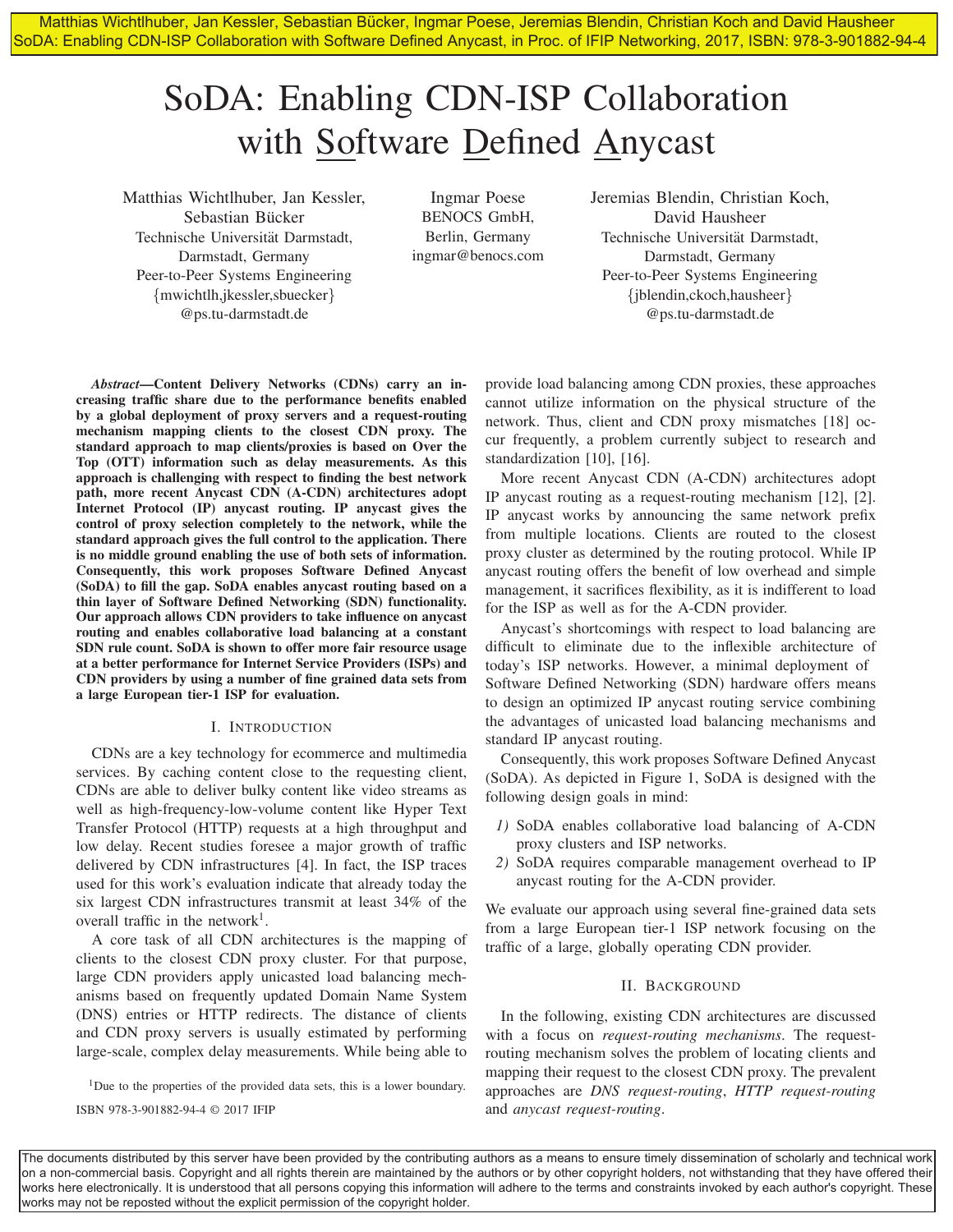

Fig. 1: SoDA's design goals in the context of existing CDN request-routing schemes.

#### *A. DNS Request-Routing*

Many CDN providers follow the DNS request-routing approach pioneered by Akamai [7]. For that purpose, the CDN provider maintains authoritative name servers. When a DNS request is to be resolved, the returned IP is chosen according to the origin of the request. More precisely, the name server assumes the client to reside near the first DNS resolver (LDNS) and delegates the client to a close proxy based on historical delay measurements and load balancing information.

The DNS request-routing approach leads to a frequent mislocation of clients due to the implicit assumption that the LDNS is close to the clients [18], [7]. This is not always true due to the use of public resolvers, company networks with own DNS resolvers, and the size of large ISP networks. There has been some recent progress with Extended DNS (EDNS) [17], [7], which is used by Google and OpenDNS. For a more elaborate discussion of EDNS and related approaches aiming at increasing DNS request-routing precision, see Section V.

#### *B. HTTP Request-Routing*

HTTP request-routing works by requesting content from a presumably close proxy, e.g., based on LDNS information or IP/geolocation databases. The proxy server is not guaranteed to possess or transparently fetch the content, but it has knowledge where the content can be found and answers with an HTTP redirect to be re-resolved by the client to find the content. HTTP requests can be performed in multiple rounds and can also incorporate DNS knowledge when the client resolves the domain names in the HTTP redirect [5].

HTTP redirects incur a high overhead in terms of delay. Consequently, this method is mainly used for the distribution of content that is bandwidth critical and not delay critical, e.g., video on demand streams.

## *C. Anycast Request-Routing*

Recently emerging A-CDN architectures used by Microsoft (FastRoute [12]), Cloudflare [2] and others [8] utilize IP anycast routing as a mapping mechanism. For that purpose, the CDN provider announces the same anycast prefix from multiple locations. From there, the prefix is propagated into other Autonomous Systems (ASs). A router receiving conflicting announcements can decide based on a number of criteria which route should be preferred. The decision is usually based on AS hop count and the Interior Gateway Protocol (IGP) weight. Thus, proxy clusters with a direct connection to an ISP's network will usually be preferred due to a shorter AS hop count.

Anycast request-routing is a mechanism with a low overhead in terms of network engineering, as no delay measurements and no large DNS infrastructure is necessary. At the same time, anycast request-routing finds a close to optimum network path in terms of the involved routing protocols' distance metrics.

However, anycast request-routing sacrifices flexibility to reach this goal. First, IP anycast routing is agnostic to network load. If an anycast prefix is announced from multiple locations, an announcing AS has to handle the traffic from all routers deciding to route content requests to the respective AS. Consequently, A-CDNs must either adapt their peering strategy or add content delivery capacity to proxy clusters where necessary to balance load, which leads to less dense deployments. Second, ISPs cannot easily distinguish A-CDN traffic from other traffic. Thus, ISPs can hardly apply dedicated traffic engineering to anycast traffic and cannot take advantage of the knowledge that the content is available from multiple proxy clusters.

#### III. SYSTEM DESIGN

As an SDN enabled ISP network is assumed as a base of this work, a typical ISP network architecture and the assumptions taken for an SDN deployment are discussed. Moreover, we present SoDA's architecture and its SDN approach.

#### *A. Assumptions*

ISP networks are usually composed of an access network connecting customers and a core network routing internal traffic and connecting the AS to neighboring ASs [11]. Both are connected by a Broadband Network Gateway (BNG) performing admission control and generating billing information. Moreover, the BNG routes traffic between both networks.

Similar to recent industrial projects [3] aiming at virtualizing the edge between core and access network, we assume an SDN layer at the BNGs. This approach allows managing traffic before core routing is performed. Consequently, such a deployment is indifferent to the core routing mechanism, regardless whether Multiprotocol Label Switching (MPLS) or a native Internet Protocol version 6 (IPv6) routing core is used. As MPLS routing is widely deployed, we assume an MPLS core in the following and use the MPLS terminology, i.e., BNG and Label Edge Router (LER) are used interchangeably, as the LER functionality is usually implemented in the BNG.

## *B. Idea and Architecture*

Figure 2 illustrates how SoDA integrates into an existing A-CDN architecture. The most relevant change is the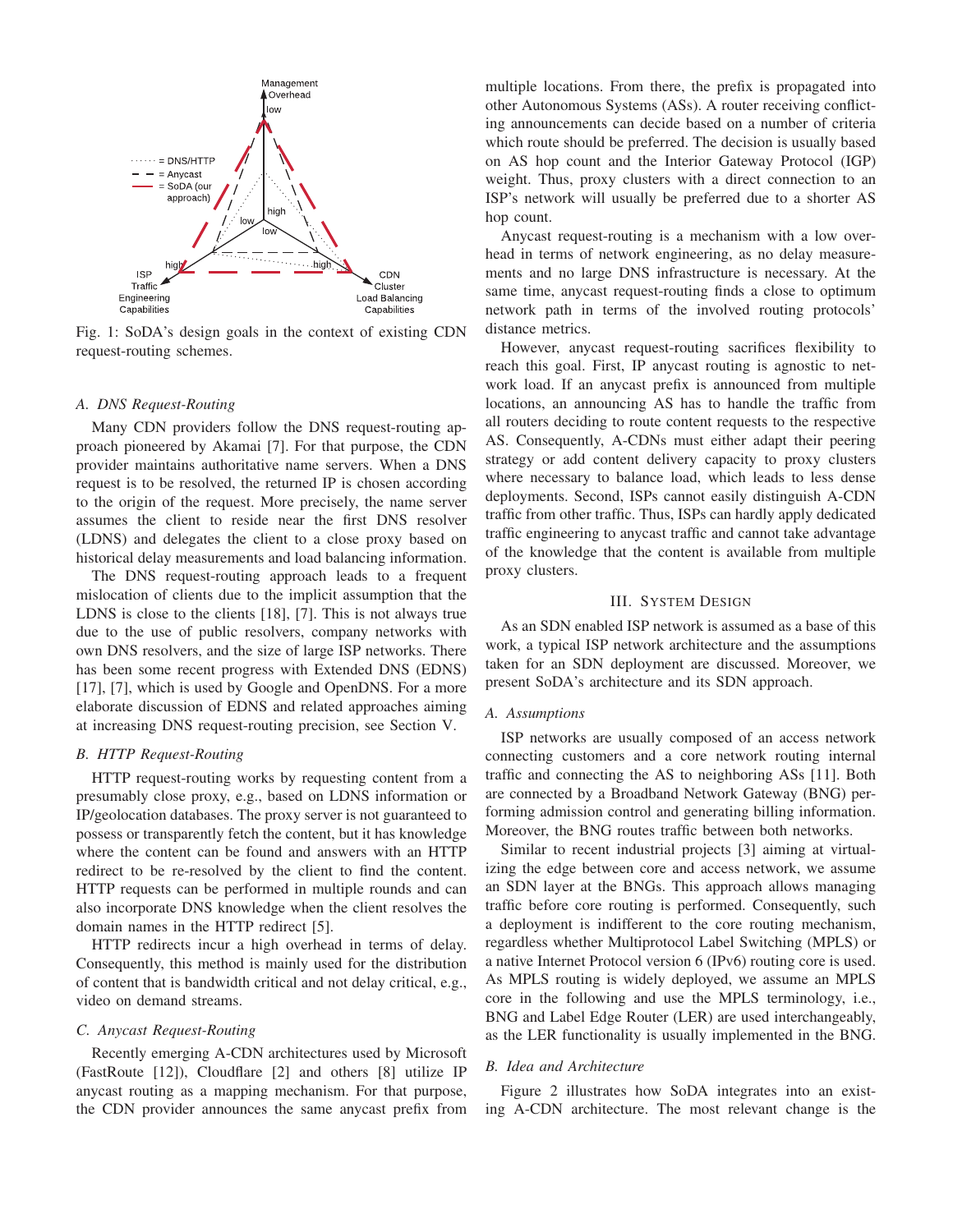

Fig. 2: Inter-AS level view of SoDA and compatibility to IP anycast, even when an SDN data plane is only partially deployed in a SoDA AS.

announcement of two network prefixes per A-CDN cluster instead of one. The *anycast prefix* is intended to maintain compatibility with existing IP anycast routing and is equal for each cluster. As opposed to the anycast prefix, the *SoDA prefix* is a unique prefix per A-CDN cluster. It establishes unicast paths from any LER to any A-CDN cluster, thus establishing the possibility to route to a specific proxy cluster by selecting a destination IP address from the cluster's SoDA prefix.

The A-CDN's DNS entry is not adapted and points to an IP from the anycast prefix. Thus, clients attached to a non-SDN enabled LERs use the anycast route. However, at SDN enabled LERs, the SDN functionality can be used to rewrite the IP address to an address from the SoDA prefix. Consequently, an SDN enabled LER can chose a route different from the anycast route to load balance traffic between CDN proxy clusters. This approach is compatible with a partial roll-out of SDN hardware, thus offering added value from the very beginning of a migration to an SDN-enabled ISP network.

The general system design of SoDA as implemented by the ISP is depicted in Figure 3. The A-CDN provider announces the anycast IP used for DNS resolution and a tuple  $(\mathbb{P}_n, C_n)$ to the ISP, where  $IP_n$  is the unicast IP per proxy cluster n, and  $C_n$  is the maximum traffic volume capacity that can be handled by the respective proxy cluster.

The information on clusters is passed to an optimizer. The optimizer has access to the ISP's network monitoring information. Based on the view of the A-CDN and ISP network, the optimizer assigns each of the ISP's customer facing IP subnets to an A-CDN cluster IP. The mapping decision is forwarded to the SDN controller instance updating the SDN data plane.



Fig. 3: Overview of SoDA system design.

#### *C. SDN-based Redirection*

The SDN rules used for redirection are depicted in the lower part of Figure 3. There are two rules per subnet and LER, one for traffic flowing from the client's subnet to the proxy cluster, the other for the backward direction. The two rules establish a virtual any cast IP  $F$  at the LER.

We explain the purpose of the two rules using subnet  $A$  as an example. The traffic from the client's side is matched to come from the respective subnet  $A$  and for having  $F$  as a destination address. If both criteria are met, the destination IP address is rewritten to the CDN's IP  $E$ , which is the proxy cluster handling the request. For the opposite direction, a second rule matches the traffic from proxy to the client by matching the destination IP to be in subnet A and the source IP address to be equal to the proxy IP  $E$ . If the packet matches, the source IP of the traffic is rewritten to any cast IP  $F$ .

Augmenting a virtual anycast IP at the LER has two advantages. First, just like IP anycast, the approach is completely transparent to the client. However, the ISP can identify and manage the traffic. Second, both flows of an HTTP session traverse the same LER, which is not guaranteed for other routers. Consequently, the whole path of the A-CDN traffic of a subnet can be determined by updating two SDN rules in one LER, while updating multiple SDN devices at the same time can have a number of non-trivial consistency issues [20].

As depicted in Figure 3, LERs usually handle multiple subnets. We define the following terminology: A *redirection rule* consists of two rules redirecting a single subnet to an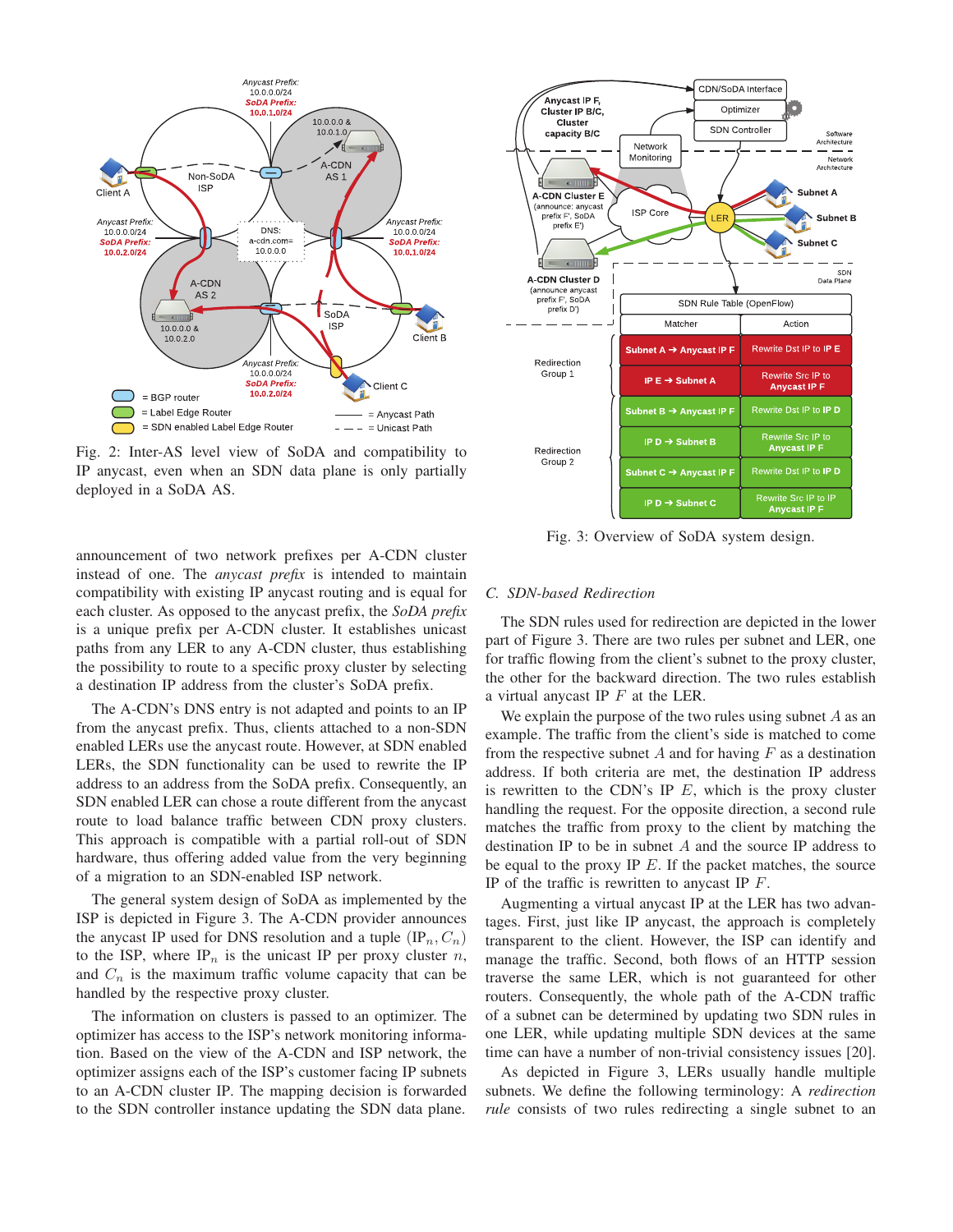

Fig. 4: Flow of SoDA's optimization cycle.

A-CDN proxy IP. A *redirection group* is a set of redirection rules redirecting multiple subnets to the same IP. Multiple redirection rule groups may exist in an LER.

# *D. Optimization*

The joint optimization of the ISP network and the CDN network is a multi criteria optimization problem. The goal of the assignment optimization process is to find an LER proxy cluster assignment A assigning all redirection rule sets to a proxy cluster given a topology  $T$ , the ISP's routing matrix  $R$ , and the ISP's traffic matrix  $M$ . The target function to be minimized is defined as:

$$
f(A, T, R, M) = w_{\text{wpd}} * \text{wpd}(A, T, R, M) +
$$
  
\n
$$
w_{\text{wah}} * \text{wah}(A, T, R, M) +
$$
  
\n
$$
w_{\text{et}} * \text{et}(A, T, R, M) +
$$
  
\n
$$
w_{\text{lf}} * (1 - \text{llf}(A, T, R, M)) +
$$
  
\n
$$
w_{\text{clf}} * (1 - \text{clf}(A, T, R, M)) +
$$
  
\n
$$
C * (\text{llv}(A, T, R, M) + \text{clv}(A, T, R, M)),
$$
\n(11)

where  $wpd(\cdot)$  is the average two way path delay over all assignments weighted by traffic volume,  $\text{wah}(\cdot)$  is the average one way hop count over all assignments weighted by traffic volume,  $et(\cdot)$  is the traffic volume exchanged over links with an AS distance larger than one,  $\text{llf}(\cdot)$  is Raj Jain's fairness index [13] over the link utilizations and  $\text{clf}(\cdot)$  is Raj Jain's fairness index over all server utilizations. Link load violations  $(l\nu(\cdot))$  and server capacity violations  $(cl\nu(\cdot))$  are punished by a cost factor C.

The problem is a discrete optimization problem with a large solution space. With the given ISP data, searching the whole solution space is not tractable. Moreover,  $f(\cdot)$  lacks useful mathematical properties for optimization. Consequently, we use a heuristics based algorithm for approximating the global optimum, as depicted in Figure 4.

The algorithm starts by collecting the necessary static information, i.e., the topology, the routing table, and the initial assignment of LERs and proxy clusters as given by IP anycast routing. Afterwards, the optimization cycle starts by updating the traffic matrix with current monitoring information from the network. Subsequently, n sets  $S_1, \ldots, S_n$  of k redirection groups are randomly composed from all possible redirection groups. The Simulated Annealing (SA) [14] optimization algorithm is applied on each set. Intuitively, the SA algorithm reassigns each of the  $k$  redirection groups iteratively to other proxy clusters considering the given state of the network while trying to minimize  $f(\cdot)$ . The result of the process are *n* reassignments  $R_1, \ldots, R_n$ . The reassignment minimizing  $f(\cdot)$  is accepted as a solution. It is applied to the network by updating the redirection groups on the respective LERs.

This approach allows taking influence on the convergence speed and quality of the solution: if  $k$  is chosen to be large, more routes will be adapted in each optimization cycle inducing a higher cost in terms of route stability, but constraint violations may be resolved faster as well. Moreover, if  $n$  is chosen to be large, the solution space can be investigated more thoroughly by evaluating more reassignments in each optimization cycle at the cost of additional CPU cycles.

## *E. Overhead, Guarantees, and Resilience*

The system design and optimization approach allows formulating hard guarantees on the resource usage of the data plane. First, the number of total SDN rules in the network is constant, as it is determined by the number of subnets configured by the ISP. This is a highly desirable property, as it allows dimensioning the data plane independently of the traffic volume. Consequently, the maximum SDN rules updates that may be triggered during an optimization cycle can be bound as well: the maximum number of SDN rule updates is triggered, if the optimizer chooses to reassign the k largest redirection groups. Likewise, the controller will communicate with a maximum of  $k$  LERs at the same time, which circumvents known problems when communication with many SDN devices [22]. A more rigorous definition of these guarantees can be found in [24].

As SoDA is designed to superimpose standard IP anycast routing at SDN enabled LERs, IP anycast routing can be used as a fallback mechanism in case the controller fails. For that purpose, SDN devices usually implement a fallback to the built-in logic if the SDN controller is unreachable.

## IV. EVALUATION

SoDA is evaluated using a two-step approach. First, relevant parts of the system are implemented using mininet [15] and a Ryu2 SDN controller (emulation model). Insights from the emulation model are used to design a valid simulation model with respect to data plane behavior. The simulation model is written in Python and relies heavily on the Fast Network

<sup>2</sup>https://osrg.github.io/ryu/, last visited 04/27/2017.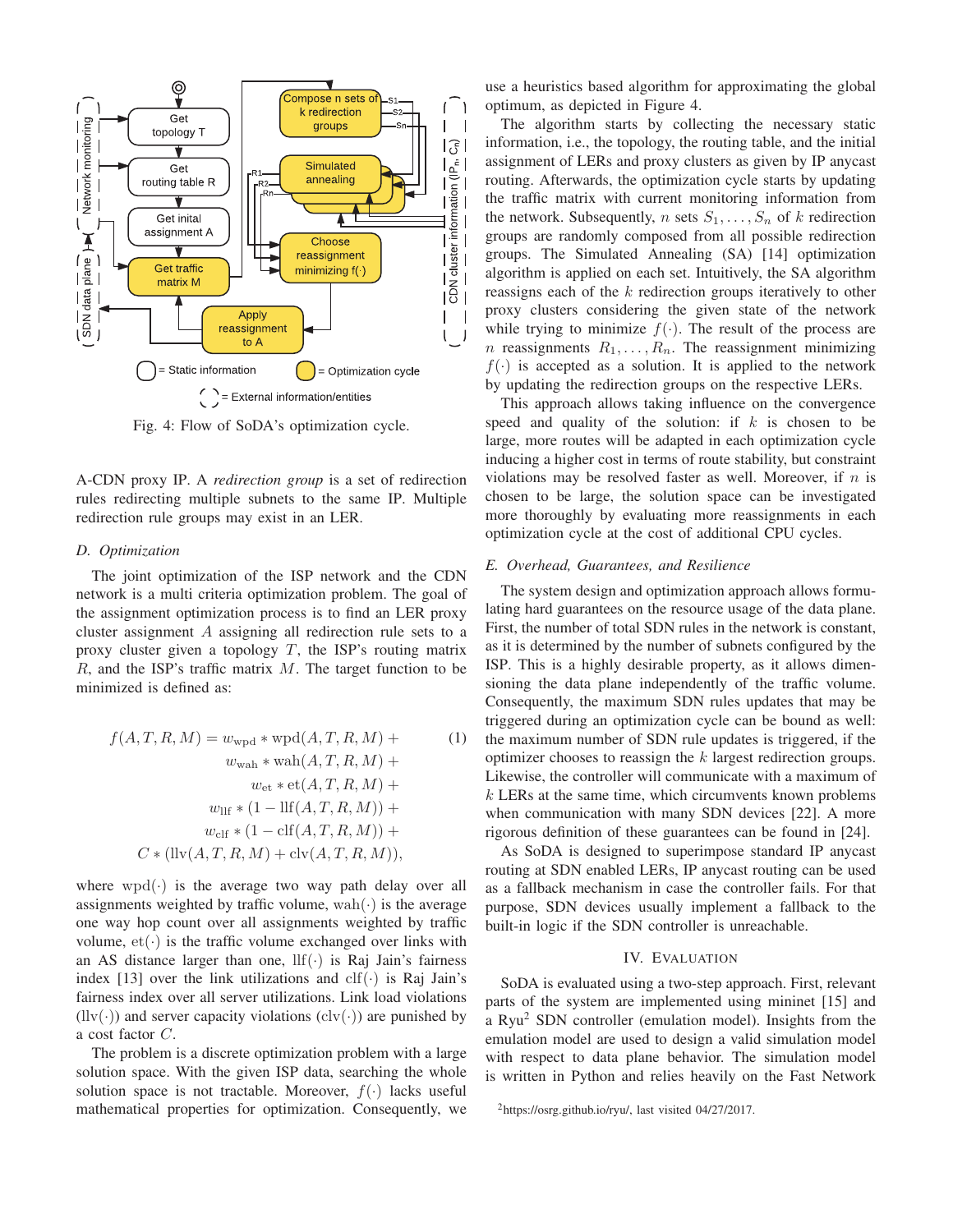Simulation Setup framework [21]. This approach was chosen as the high amount of entities and the high traffic volume found in the ISP's data sets can hardly be emulated at full scale. If not stated otherwise, simulation results are presented in the following while details on the emulation experiments may be found in [24].

## *A. Data sets*

In total, there are four data sets: *sampled NetFlow* traces, a *packet trace*, the ISP's *topology*, and the ISP's *routing matrix*. The sets span a whole day. The NetFlow traces are sampled by all several hundred LERs of the ISP's network with a constant sampling rate and a resolution of five minutes. The LERs cover the whole edge of the network including customer and external facing links, i.e., the measurements contain a complete view of the ISP's traffic. Additionally, the NetFlow traces include information on whether the traffic is *external* traffic routed via multiple AS hops, or whether the traffic is *on net*, i.e., coming from a directly neighboring AS and therefore from a point of presence of the CDN provider within the ISP's network. As the NetFlow traces are sampled, one unsampled packet trace was obtained from one top-talking LER, i.e., an LER routing a comparably high traffic volume. This trace has full resolution and allows synthesizing realistic CDN request traffic patterns.

The ISP topology data set describes the topology of the network including the locations of routers. We assume the delay between routers to scale with the geographic distance using a factor of  $\frac{2}{3} * c$ , where c is the speed of light. This is an estimate taking the slowing of propagation delay of light in fiber into account [1]. In order to provide for correct routing information, the topology is complemented by the routing matrix defining an MPLS path between any two routers in the network. As the MPLS paths are set according to the IGP weights, the routing matrix accurately reflects the traffic engineering efforts of the ISP.

# *B. Session Loss Affected Volume Model*

Adapting a redirection group leads to a disruption of ongoing traffic, as all packets traversing the LER are immediately sent to the new destination. This raises the question whether a route stabilization mechanism is necessary to uphold ongoing sessions or whether a hard redirect is sufficient. In order to evaluate the impact of session loss, a number of emulation experiments are performed. Due to space limitations, the setup and results are summarized, only.

In a mininet emulation environment, the following setup is instantiated: a star topology with one client and two HTTP servers, which are connected using a single SDN switch emulating an LER in the middle. The client requests HTTP content from the servers with the same request length and volume distributions as found in the packet trace. Using the SDN based mapping approach, the delivering HTTP server is swapped with differing update intervals.

The main conclusion of this experiment is that the loss of HTTP sessions mainly depends on the update interval of the route and asymptotically approaches zero quickly with



Fig. 5: Comparison of average hop count relative to CDN peak traffic volume normalized to the performance of the DNS scenario. Whiskers mark the 5th/95th percentile.



Fig. 6: Comparison of path delay relative to CDN peak traffic volume normalized to the performance of the DNS scenario. Whiskers mark the 5th/95th percentile.

an increasing update interval. This insight is used to define the Session Loss Affected Volume (SLAV) model. The SLAV is a predictor for the fraction of traffic affected by session loss caused by SoDA's route adaptations. More details on the experiment setup and the SLAV model can be found in a technical report backing this work [24].

## *C. Evaluation Scenarios*

We define four evaluation scenarios: a *DNS scenario*, an *anycast* scenario, and two scenarios using different optimization weight vectors for SoDA (*ISP optimized scenario* and *CDN optimized scenario*).

In a first step, we filter the NetFlow traces for the traffic of the top-talking CDN provider, a world-wide operating CDN with multiple on net presences within the ISP's network. As the CDN provider is using a DNS based mapping mechanism, we define the *DNS scenario* as a pure playback of the CDN traffic as gathered from the data. The *anycast scenario* is derived from the DNS scenario by routing the traffic at each LER to the proxy cluster with the lowest IGP weight.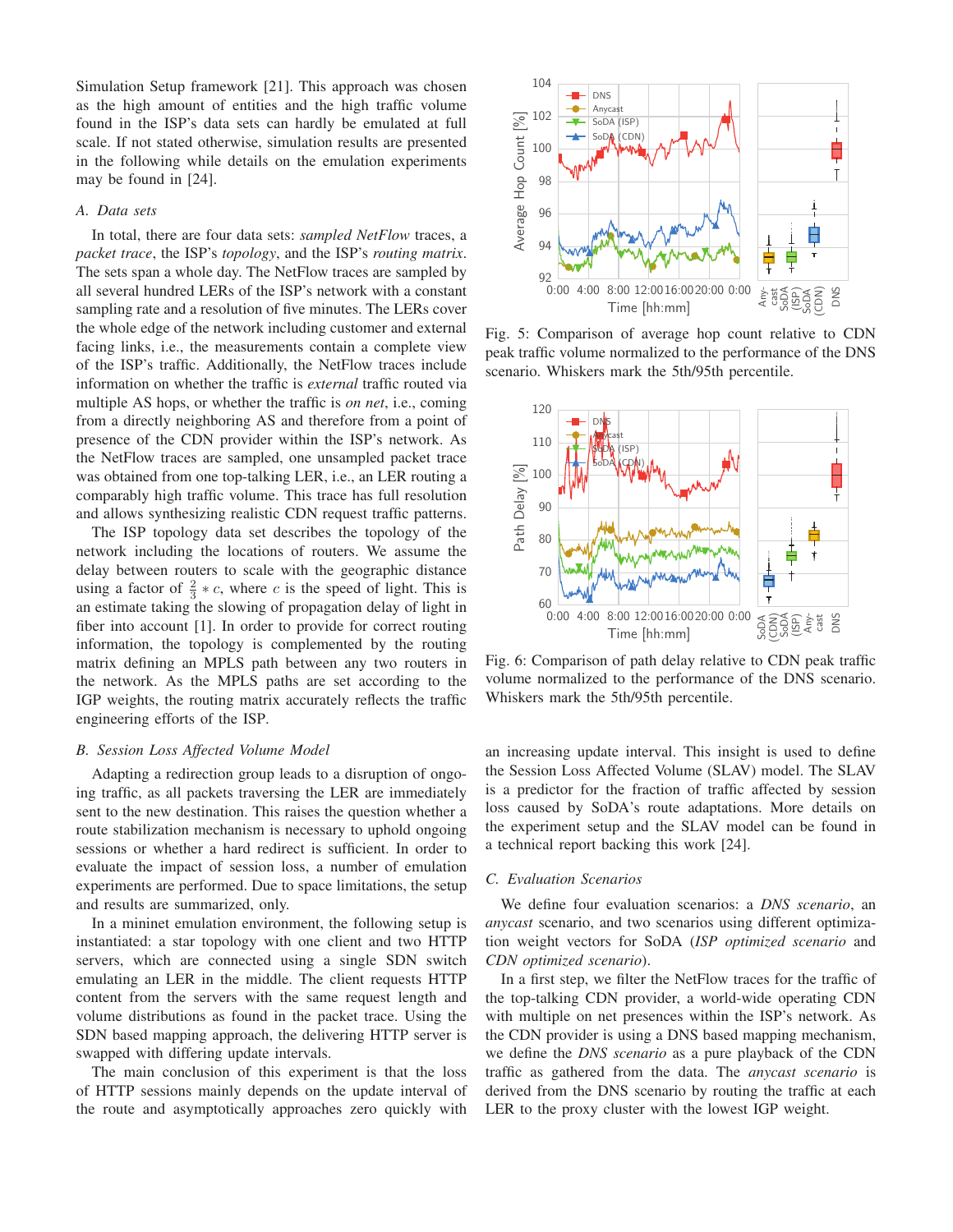The *ISP optimized scenario* applies SoDA with a weighting vector leaning towards the ISP's interest. The optimizer optimizes for a low hop count  $(w<sub>wah</sub>)$  and a high link load fairness  $(w_{\text{llf}})$ . Moreover, the optimization avoids external downstream traffic  $(w_{\text{et}})$ , i.e., traffic served from non-neighboring ASs. The *CDN optimized scenario* uses SoDA with a weighting vector in favor of the CDN provider's performance indicators. The main weight is put on a low path delay  $(w_{\text{wpd}})$  and a high cluster load fairness  $(w_{\text{clf}})$ . The CDN optimized scenario avoids external traffic  $(w_{et})$ , as external traffic traverses multiple ASs and may therefore be routed over under provisioned peered links incurring unnecessary path delay.

## *D. SoDA vs. IP Anycast/DNS*

Figures 5 and 6 show the performance in terms of path delay and hop count. The hop count statistic represents the number of ISP core hops from proxy server to client. The path delay denotes the delay from client to proxy server and back only considering the time a packet spends in fiber in the core network. Both metrics are weighted by the transmitted volume and normalized to the performance of the DNS scenario.

IP anycast delivers the traffic at the lowest hop count outperforming the DNS scenario by about 6%. Nevertheless, the same is not true for the path delay, where IP anycast as well as DNS is outperformed by both SoDA configurations. As the ISP configuration of SoDA optimizes for a high fairness of the link utilizations, while the CDN configuration optimizes for path delay, the CDN configuration has a small advantage with respect to the latter metric. However, when comparing the CDN configuration of SoDA and the DNS scenario, the path delay can be lowered by 33%.

Figure 7 investigates the fairness of proxy cluster utilization using Raj Jain's fairness index [13]. The SoDA scenarios constantly outperform the other scenarios at a near perfect cluster load fairness, where anycast is clearly performing bad, as the cluster load capacities in the CDN provider's deployment are not optimized for anycast request-routing. This observation aligns with the measurement of the cluster load excess, as illustrated in Figure 9. Cluster load excess is defined as the sum of traffic that cannot be handled by the CDN provider as it is requested from overloaded proxy clusters. It is expressed as a fraction of the peak traffic volume delivered by the CDN provider. Due to the missing load balancing capabilities of anycast request-routing, up to 16.8% of the volume would have to be dropped. This demonstrates the shortcomings of anycast request-routing with respect to arbitrary capacity deployments.

Figure 7 also shows an interesting observation for the DNS scenario: while the three other scenarios show a more or less constant performance, the DNS scenario's performance varies over the day. We cannot explain this effect with absolute confidence. A likely explanation is, that the CDN provider sacrifices fairness for lower delay when demand is low.

The plot depicted in Figure 8 compares the external link traffic for the four scenarios. It is expressed as the fraction of the peak traffic volume delivered by the CDN provider that is routed via more than one AS hop. Anycast as well as the



Fig. 7: Comparison of cluster load fairness. Whiskers mark the 5th/95th percentile.



Fig. 8: External traffic volume as fraction of the CDN's peak traffic volume. 12% of the traffic is delivered via multiple AS hops with DNS. Whiskers mark the 5th/95th percentile.



Fig. 9: Comparison of cluster load excess relative to CDN peak traffic volume. Whiskers mark the 5th/95th percentile.

two SoDA configurations avoid external traffic, while the DNS scenario triggers up to 12% of the peak traffic volume. This is likely to be a symptom of the LDNS problem (Section II-A).

Notably, SoDA does not trigger any external traffic and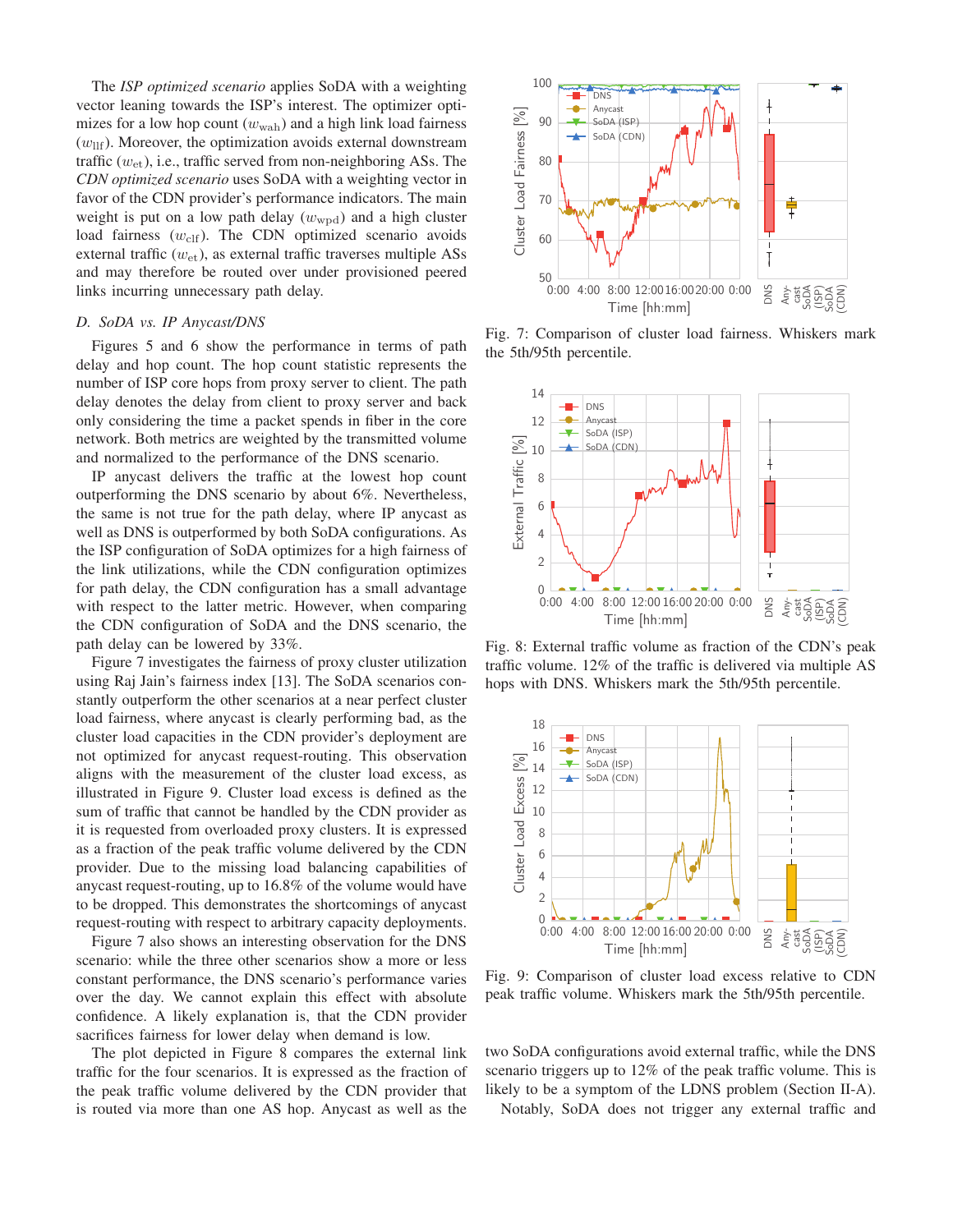

Fig. 10: Comparison of maximum link load. Whiskers mark the 5th/95th percentile.

no cluster load excess (Figure 9) at the same time. This demonstrates that the capacity installed by the CDN provider is enough to keep the complete traffic local within the ISP's AS. However, due to the LDNS problem and a non-optimal utilization of the clusters during the day, a non-negligible amount of traffic is served from distant ASs.

In Figure 10 the maximum link load is shown, i.e., the utilization of the most utilized link in the network. While IP anycast causes at least one congested link, the utilization of the ISP friendly configuration of SoDA is comparable to that of the DNS scenario, while the CDN friendly configuration increases the metric. This illustrates the generic trade-off between cluster load fairness (Figure 7) and maximum link load, i.e., cluster load fairness can be increased at the cost of the maximum link load.

# *E. Optimization Dynamics and Cost*

SoDA's cost metrics are mainly influenced by the dynamics of the optimization process, i.e., how aggressive routes are adapted to meet the optimization goals. For all experiments, the maximum number of redirection groups to be adapted during an optimization cycle is limited to  $k = 10$ , while the length of the optimization cycle is 20s.

Figure 11 (left) shows how aggressively the maximum number of redirection group updates is utilized. In 95% of the cases, 8 or less updates are performed by SoDA, i.e., the budget of redirection group updates does not constrain the optimization algorithm. The SDN rule update rate (middle) measures the maximum observed update rate of SDN rules observed at a single LER. For both configurations, the 95th percentile is as high as 2022.0 rule updates per second and an observed maximum 3082.0 rule updates per second, which is far below the guaranteed maximum. The SLAV (right) expressing the amount of traffic affected by session loss due to redirections does not exceed 0.06% (95th percentile). Consequently, a session stabilization mechanism for HTTP sessions as discussed in Section IV-B is not necessary. This is a desirable result, as stabilizing existing sessions would require keeping per session state in the SDN hardware: OpenFlow



Fig. 11: Updated redirection rule sets (left), maximum SDN rule update rate (middle), and SLAV (right) per 20s optimization cycle. Whiskers mark the 5th/95th percentile.



Fig. 12: Comparison of cluster load excess with IP anycast as fraction of the CDN's peak traffic volume comparing different capacity deployments. Whiskers mark the 5th/95th percentile.

does not have means to separate existing sessions from new sessions.

#### *F. Capacity Management*

In order to evaluate SoDA's capabilities to manage arbitrary capacity deployments, we introduce four new scenarios with varied capacity constraints. The *anycast optimized scenario* is adapted to the requirements of anycast, i.e., we deploy exactly the cluster and networking capacity needed at every CDN cluster such that anycast will not face any cluster load excess. The *flat capacities* scenario distributes the capacity uniformly to the clusters. Two random distributions of capacity to the CDN's clusters complement the range of scenarios. All scenarios have the same total amount of capacity available.

Figure 12 compares IP anycast routing and SoDA with respect to the cluster load excess triggered by both mechanisms. While SoDA does not show any excess in dealing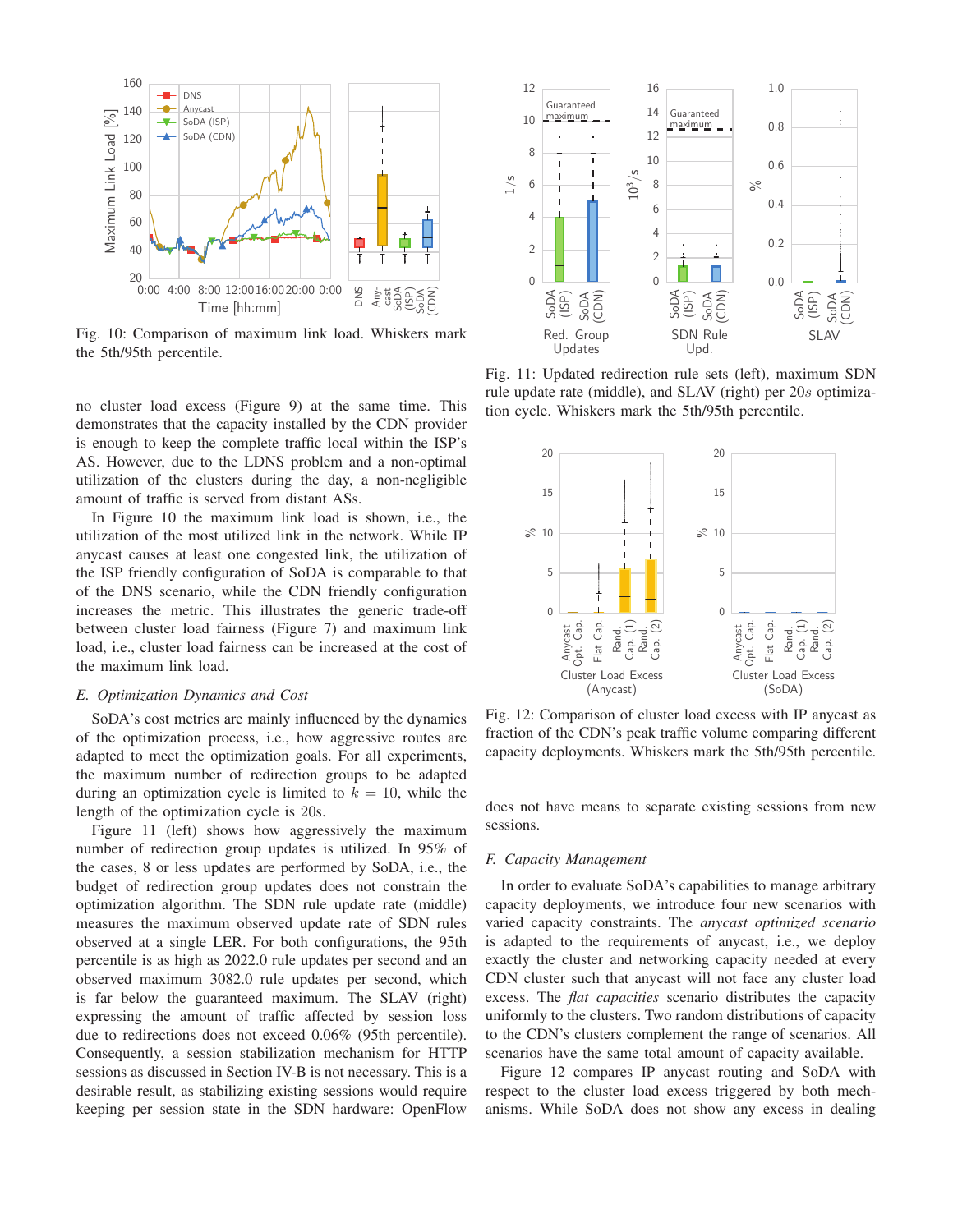

Fig. 13: Comparison of key metrics for different fractions of SDN enabled LERs. The whiskers mark the 5th and 95th percentile.

with varying capacities, anycast has considerable problems except for the anycast optimized deployment. Thus, SoDA allows A-CDN providers to adapt their deployment according to economic interest (e.g., co-location cost) instead of adapting their deployment to IP anycast routes.

# *G. How much SDN is needed?*

SoDA is designed to work with a partially deployed SDN layer inside the ISP's network, i.e., only a fraction of the ISP's LERs may be configurable by the controller, while the remaining LERs run standard IP anycast routing. This is an important property allowing for an incremental deployment of SDN hardware and an early return on investment for ISPs.

Consequently, we determine the minimum fraction of SDN controlled LERs needed to provide added value. The fraction of SDN controlled LERs is increased incrementally from 0% (pure IP anycast routing) to 100% (pure SoDA routing). As the distribution of volume among LERs is highly skewed with 8.3% of the LERs routing 50% of the CDN traffic, we prefer top talking LERs, e.g., a fraction of 20% SDN enabled LERs represents the 20% LERs routing the highest traffic volumes.

The key metrics for an increasing fraction of SDN enabled LERs are depicted in Figure 13. The cluster load fairness quickly saturates. From a fraction of 50% on, no additional gains can be achieved. A similar trend can be observed for the cluster load excess. The constraint of not overwhelming single clusters with traffic can be met from a fraction of 40% SDN enabled LERs. At the same time, the SLAV is influenced positively with respect to the 95th percentile value and outliers. However, even with very low fractions of SDN control, the fraction of volume affected by session loss remains uncritical: the 95th percentile for the 10% case is as low as 0.52%.

## V. RELATED WORK

There are several related works to SoDA ranging from *CDN-ISP collaboration systems*, *A-CDN architectures* to *SDN based work* related to load balancing.

A number of works propose systems providing ISP's internal information to the application layer. Early approaches are motivated by the poor traffic locality achieved by Peer-to-Peer (P2P) content distribution systems, e.g., Provider Portal for Applications (P4P) [26]. Based on the same idea, the Internet Engineering Task Force (IETF) group on Application Layer Traffic Optimization (ALTO) started standardizing a protocol for the interaction of ISPs and P2P applications [6]. Recently, the ALTO group focuses on CDN proxy selection as well.

The Provider Aided Distance Information Service (PaDIS) [18] can act as a mechanism running the ALTO protocol for interaction with CDNs. Moreover, PaDIS can be integrated in ISPs' DNS resolvers. The proxy server IP as resolved by the CDN provider can be overridden with a more suitable IP from the ISP's perspective. The same authors proposed the Content-aware Traffic Engineering (CaTE) system [19]. Similar to SoDA, CaTE focuses on optimizing proxy selection. However, CaTE aims at DNS based request-routing instead of anycast routing.

The DNS client subnet extension [9] extends EDNS [10] requests to pass the requesting client's subnet along with the request during resolution to solve the LDNS problem. The client subnet extension is evaluated from the vantage point of the Akamai CDN in [7], showing performance benefits for the CDN provider. Obviously, this approach can increase the locality of traffic, but cannot utilize the hidden information of ISPs.

The Microsoft FastRoute architecture is presented in [12]. FastRoute utilizes multiple layers of anycast IPs and uses DNS to load balance between the layers. The system requires running DNS and CDN cache proxies on the same node. Cloudflare's architecture [2] utilizes IP anycast routing to route traffic to the closest proxy cluster and inside clusters. Both architectures are designed for fault tolerance by avoiding dependencies between CDN nodes to simplify management. Especially FastRoute [12] illustrates the need to compensate IP anycast's indifference to network load with additional mechanisms.

To this end, load-balancing with SDN has mainly been investigated for data centers [23], while the management of CDN traffic is a subject of active research. In [25], a route stabilization mechanism is investigated. As shown beforehand, route stability is not critical issue for our use case. To the